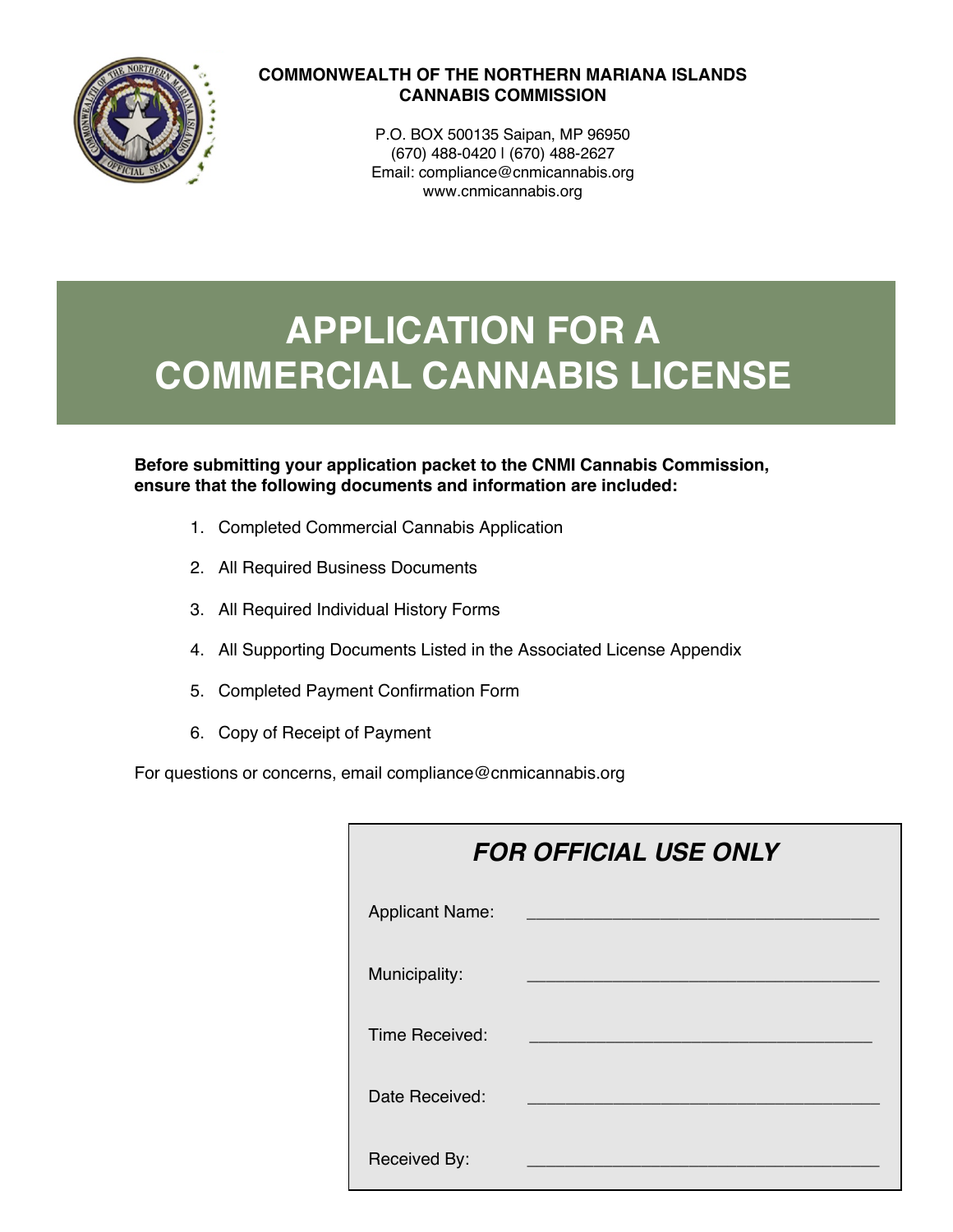

## **COMMONWEALTH OF THE NORTHERN MARIANA ISLANDS CANNABIS COMMISSION**

P.O. BOX 500135 Saipan, MP 96950 (670) 488-0420 | (670) 488-2627 Email: compliance@cnmicannabis.org www.cnmicannabis.org

## **CANNABIS LICENSE APPLICATION**

**APPLICATION NO.** 

(INTERNAL USE ONLY)

#### Submitted to: CNMI CANNABIS COMMISSION

The undersigned hereby makes an application for the following type of commercial license as required by 4 CMC § 53036<br>of the Commonwealth Code. Furthermore, the undersigned agrees to give the following information and pay fees in order for the Managing Director and/or their designee to review and consider this application in accordance with 4 CMC § 53036 of the Commonwealth Code and its rules and regulations.

| Note:                                                                                                                                                                                                           | This application is to be completed using the corresponding appendix                                  |  |  |
|-----------------------------------------------------------------------------------------------------------------------------------------------------------------------------------------------------------------|-------------------------------------------------------------------------------------------------------|--|--|
| <b>PART 1: LICENSE TYPE (select one)</b>                                                                                                                                                                        | for the selected license type.                                                                        |  |  |
| <b>MARIJUANA PRODUCER</b>                                                                                                                                                                                       | <b>MARIJUANA LOUNGE</b>                                                                               |  |  |
| Class 1 Producer - Less than 750 sq. ft. under                                                                                                                                                                  | Class 1 Lounge- sale of marijuana for on-site                                                         |  |  |
| cultivation                                                                                                                                                                                                     | consumption                                                                                           |  |  |
| (Refer to Appendix A: Application Instructions)                                                                                                                                                                 | (Refer to Appendix C: Application Instructions)                                                       |  |  |
| Class 2 Producer $-750 - 2,999$ sq. ft. under<br>cultivation<br>(Refer to Appendix A: Application Instructions)<br>Class 3 Producer $-3,000 - 5,000$ sq. ft. under                                              | Class 2 Lounge- permits for on-site<br>consumption<br>(Refer to Appendix C: Application Instructions) |  |  |
| cultivation<br>(Refer to Appendix A: Application Instructions)<br>Micro Producer – Production of no more than<br>twenty-five (25) mature marijuana plants<br>(Refer to Appendix A(1): Application Instructions) | <b>MARIJUANA WHOLESALER</b><br>(Refer to Appendix D: Application Instructions)                        |  |  |
| <b>MARIJUANA PROCESSOR</b>                                                                                                                                                                                      | <b>MARIJUANA RETAILER</b>                                                                             |  |  |
| (Refer to Appendix B: Application Instructions)                                                                                                                                                                 | (Refer to Appendix E: Application Instructions)                                                       |  |  |

## **PART 2: APPLICANT INFORMATION**

**Note**: Refer to the corresponding appendix for the list of required business documents to be submitted with this application.

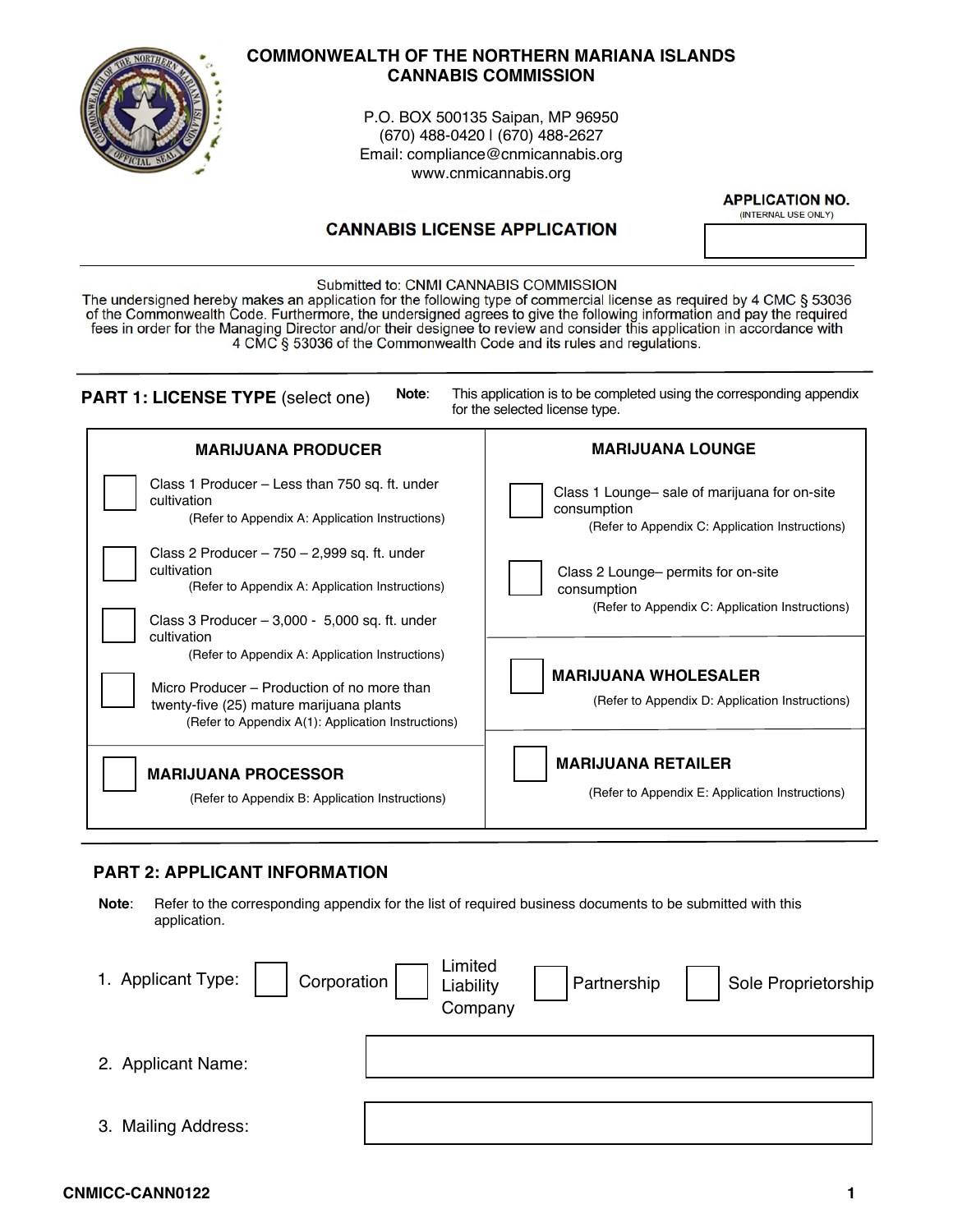| 3.                                                                                                       |                | <b>Physical Address:</b>                                |         |  |           |                            |        |          |     |           |                                                                                                                                                            |
|----------------------------------------------------------------------------------------------------------|----------------|---------------------------------------------------------|---------|--|-----------|----------------------------|--------|----------|-----|-----------|------------------------------------------------------------------------------------------------------------------------------------------------------------|
|                                                                                                          |                |                                                         |         |  |           |                            |        |          |     |           | Include house or building number/unit or apartment number/street name and type of street, if applicable                                                    |
| 4.                                                                                                       |                | Email Address/<br><b>Phone Number</b>                   |         |  |           |                            |        |          |     |           |                                                                                                                                                            |
|                                                                                                          |                |                                                         |         |  |           |                            |        |          |     |           | (Number must be 10 digits)                                                                                                                                 |
|                                                                                                          |                | <b>PART 3: CONTACT PERSON</b>                           |         |  | Note:     |                            |        |          |     |           | The applicant authorizes the Contact Person to communicate with the<br>Commission as the primary contact for the duration of the application process only. |
| Name:                                                                                                    |                |                                                         |         |  |           |                            |        |          |     | Position: |                                                                                                                                                            |
|                                                                                                          | Email Address: |                                                         |         |  |           |                            |        |          |     | Phone:    |                                                                                                                                                            |
|                                                                                                          |                |                                                         |         |  |           |                            |        |          |     |           | (Number must be 10 digits)                                                                                                                                 |
|                                                                                                          |                | <b>PART 4: PREMISES</b>                                 |         |  | Note:     |                            |        |          |     |           | The applicant is responsible for obtaining zoning approval (if applicable) for the<br>proposed premises location in adherence to 4 CMC § 53021             |
|                                                                                                          | 1. Premises    |                                                         |         |  |           |                            |        |          |     |           |                                                                                                                                                            |
| Establishment<br>Name:<br>(proposed premises names are subject to the CNMI Cannabis Commission approval) |                |                                                         |         |  |           |                            |        |          |     |           |                                                                                                                                                            |
| 2.                                                                                                       |                | <b>Physical Address:</b>                                |         |  |           |                            |        |          |     |           |                                                                                                                                                            |
|                                                                                                          |                |                                                         |         |  |           |                            |        |          |     |           | Include house or building number/unit or apartment number/street name and type of street, if applicable                                                    |
|                                                                                                          |                | 3. Lot Description<br>(Lot Number):                     |         |  |           |                            |        |          |     |           |                                                                                                                                                            |
|                                                                                                          |                |                                                         |         |  |           |                            |        |          |     |           | This must include all areas as defined as "premises" consistent with 4 CMC § 53031                                                                         |
|                                                                                                          | 4. Phone:      |                                                         |         |  |           |                            |        |          |     |           |                                                                                                                                                            |
|                                                                                                          |                |                                                         |         |  |           | (Number must be 10 digits) |        |          |     |           |                                                                                                                                                            |
|                                                                                                          |                | 5. Primary Contact<br>for the Premises:                 |         |  |           |                            |        |          |     |           |                                                                                                                                                            |
| 6.                                                                                                       |                | Does the applicant own or lease (real property)?        |         |  |           |                            |        | Yes      |     | No        |                                                                                                                                                            |
| $\mathcal{L}$ .                                                                                          |                | Does the applicant have a right to occupy the premises? |         |  |           |                            |        |          |     |           |                                                                                                                                                            |
|                                                                                                          |                |                                                         |         |  |           |                            |        |          | Yes |           | No                                                                                                                                                         |
|                                                                                                          |                | 8. Proposed Opening Date:                               |         |  |           |                            |        |          |     |           |                                                                                                                                                            |
| 9.                                                                                                       |                | <b>Proposed Operational Hours:</b>                      |         |  |           |                            |        |          |     |           | Note: Premises hours of                                                                                                                                    |
|                                                                                                          |                | Monday                                                  | Tuesday |  | Wednesday | Thursday                   | Friday | Saturday |     | Sunday    | operation may be approved<br>between 7:00 AM to 10:00 PM                                                                                                   |
|                                                                                                          | <b>OPEN</b>    |                                                         |         |  |           |                            |        |          |     |           | (unless otherwise restricted on<br>your business license) with the<br>exception of a Marijuana                                                             |
|                                                                                                          | <b>CLOSE</b>   |                                                         |         |  |           |                            |        |          |     |           | Lounge license, which may be<br>approved for operating hours<br>between 7:00 AM to 2:00 AM.                                                                |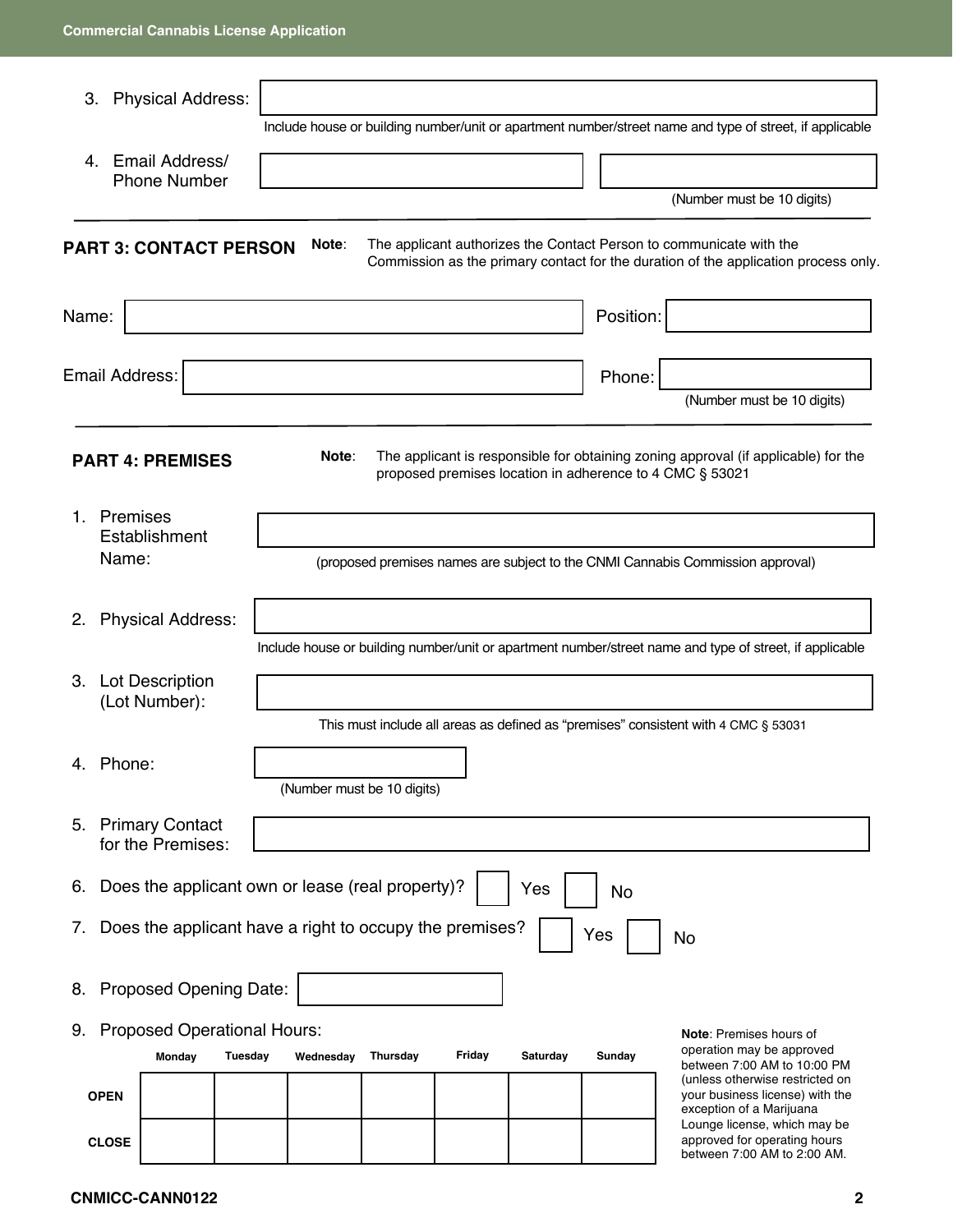#### **PART 5: DECLARATIONS**

**Note**: The applicant should be submitted by an individual with the authority to bind the applicant and must be at least 21 years of age.

The applicant hereby certifies that all the information provided and all statements made on this application, as well as documents submitted to support this application are unaltered and true. The applicant further agrees that any license issued in response to this application is accepted upon condition that full compliance with Title 4, Division 5, Chapter 21 of the Commonwealth Code and its rules and regulations now, or hereafter applicable, will be fully satisfied.

| Signature: |                                    | Position: |            |
|------------|------------------------------------|-----------|------------|
| Name:      | First Name, Middle Name, Last Name | Date::    | MM/DD/YYYY |

## **PART 6: PAYMENT INSTRUCTIONS**

1. Complete Part 1 and Part 2 of the **Commercial Cannabis License Payment Confirmation** form.

Bring this form and pay the required application fees at any of the locations indicated below. The agency receiving the fees will complete their section of the form.

#### **Authorized Payment Locations per Municipality:**

#### **SAIPAN**:

CNMI DOF – Treasury; CNMI DOF – Taxation and Revenue; or CNMI-DOF Division of Customs Seaport

#### **ROTA**:

CNMI DOF – Taxation and Revenue, Rota Branch

#### **TINIAN**:

CNMI DOF – Taxation and Revenue, Tinian Branch

2. Submit the completed **Commercial Cannabis License Application package** with the **Payment Confirmation** form and the receipt of payment to the CNMI Cannabis Commission.

#### **PART 7: DECISION**

The CNMI Cannabis Commission Managing Director and/or their designee will review the commercial cannabis application packet in its entirety, including, all documents received to support this application, and any other relevant information pertaining to the decision of the license issuance.

The Managing Director and/or their designee will issue a written decision to the applicant approving or refusing to issue the commercial cannabis license.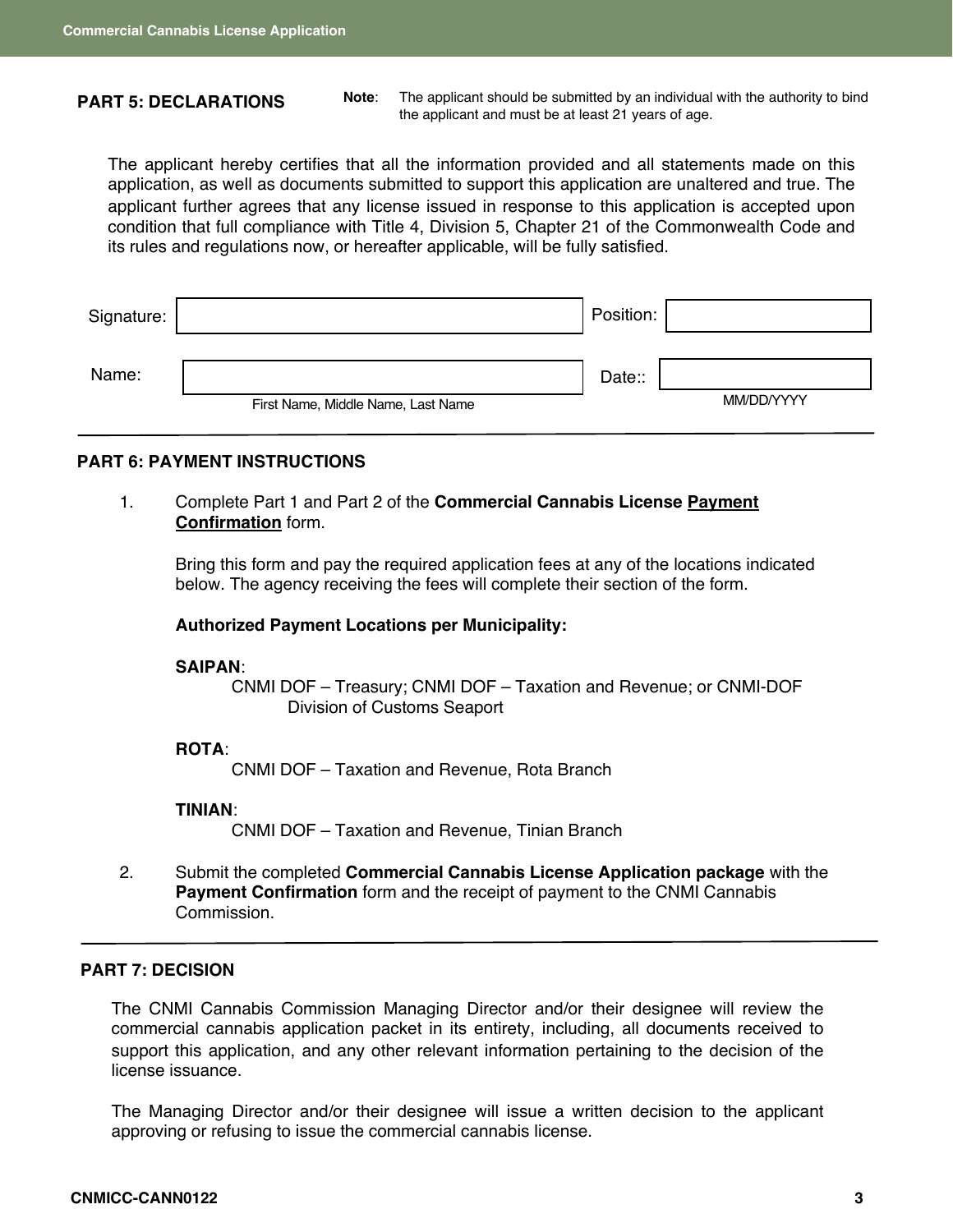

## **COMMONWEALTH OF THE NORTHERN MARIANA ISLANDS CANNABIS COMMISSION**

P.O. BOX 500135 Saipan, MP 96950 (670) 488-0420 | (670) 488-2627 Email: compliance@cnmicannabis.org www.cnmicannabis.org

## **COMMERCIAL LICENSE APPLICATION - PAYMENT CONFIRMATION**

## **PART 1: APPLICATION TYPE AND FEE**

Select one of the following license application types and pay the associated application fee to an authorized payment location listed:

| <b>LICENSE TYPE:</b>       | <b>APP FEE:</b> | <b>AUTHORIZED PAYMENT LOCATIONS</b>                                                                                        |
|----------------------------|-----------------|----------------------------------------------------------------------------------------------------------------------------|
| Class 1 Marijuana Producer | \$500           | Applicant must pay the associated<br>application fee to one of the following<br>payment locations prior to submitting your |
| Class 2 Marijuana Producer | \$750           | application the Commission                                                                                                 |
| Class 3 Marijuana Producer | \$1,000         | <b>SAIPAN:</b><br>CNMI DOF - Treasury; CNMI                                                                                |
| Micro Producer             | \$250           | DOF - Taxation and Revenue;<br>or CNMI-DOF Division of<br><b>Customs Services, Seaport</b>                                 |
| Marijuana Wholesaler       | \$250           | <b>ROTA:</b><br>CNMI DOF - Taxation and                                                                                    |
| Class 1 Marijuana Lounge   | \$1,500         | Revenue, Rota Branch<br><b>TINIAN:</b><br>CNMI DOF - Taxation and                                                          |
| Class 2 Marijuana Lounge   | \$1,500         | Revenue, Tinian Branch                                                                                                     |
| Marijuana Retailer         | \$1,000         |                                                                                                                            |
| Marijuana Processor        | \$1,000         |                                                                                                                            |

## **PART 2: PAYER DETAILS**

| Name of Applicant: |                                    |        |                            |
|--------------------|------------------------------------|--------|----------------------------|
|                    | First Name, Middle Name, Last Name |        |                            |
| Email Address:     |                                    | Phone: |                            |
|                    |                                    |        | (Number must be 10 digits) |